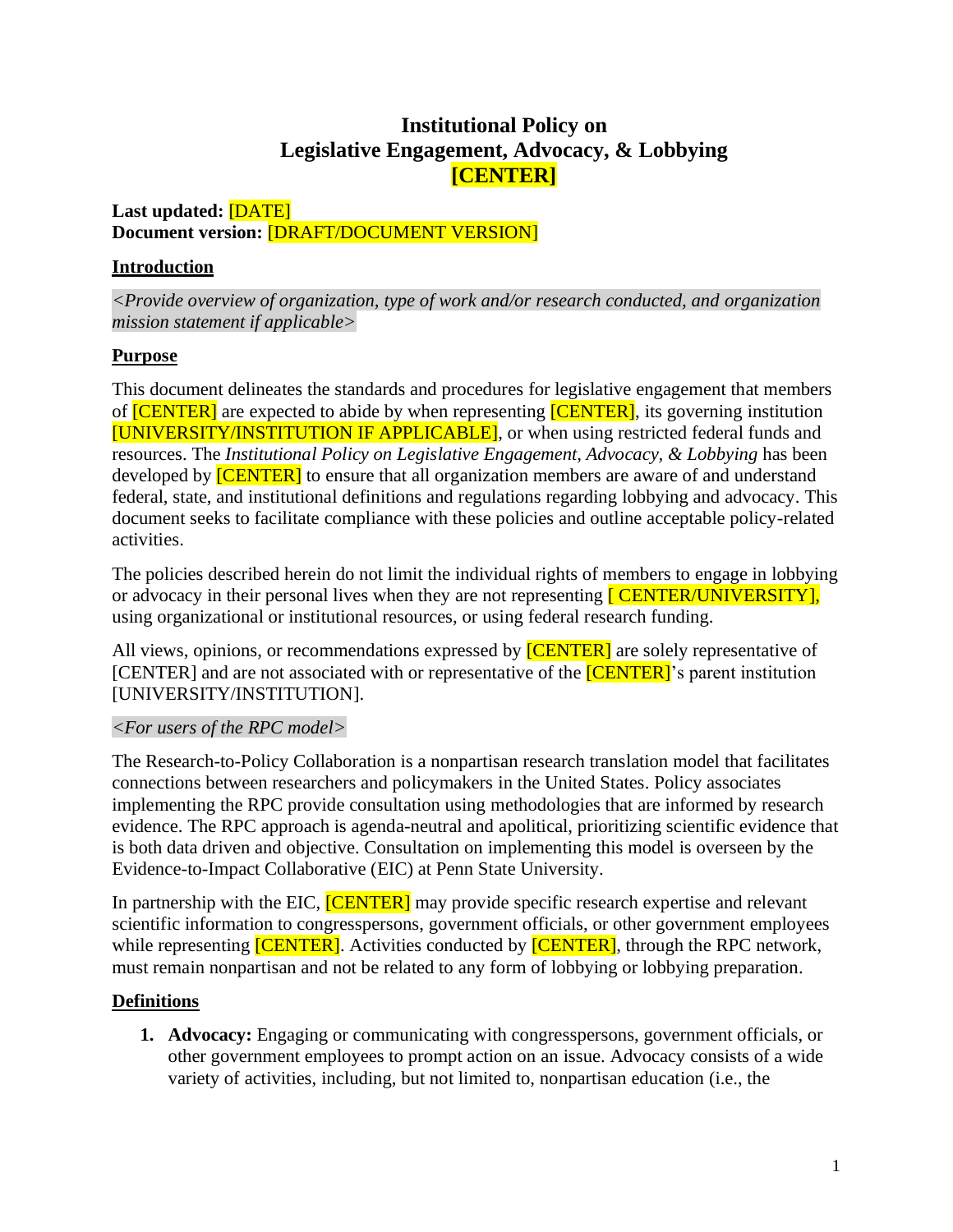provision of comprehensive and nonpartisan research, data, and information on issues or topics pertaining to legislation).

- **2. Lobbying:** Engaging or communicating with congresspersons, government officials, or other government employees to influence the outcome of specific legislation.
	- **a. Direct Lobbying:** Engaging with any legislative member to support or oppose specific legislation.
	- **b. Indirect Lobbying (Grassroots Lobbying):** Urging the public to contact legislative staff or otherwise influencing public opinion to support or oppose specific legislation.

### **3. Lobbying Activities:**

- a. Attempting to **influence specific** legislation or **advocating** for the **adoption** or **rejection** of legislation
- b. Writing materials or preparing argument(s) that **support** a **specific policy position** or **specific recommendation**
- c. Preparing and planning for **lobbying communications**
- d. Holding strategy meetings to coordinate lobbying
- e. Participating in coalition meetings about **specific legislation**

### *<IF SUPPORTED BY FEDERAL FUNDS, INCLUDE DEFINITION BELOW>*

**4. Restricted Federal Funding:** Any funding provided by a government agency (e.g., National Institutes of Health) is **strictly prohibited** from being used for any lobbying activities. Federal funding includes monetary awards and resources including but not limited to paid time, grant funded travel, institutional email addresses.

## **Public Policy Positions**

## *<if your organization plans to engage in lobbying, include this paragraph>*

[CENTER] may take and implement organizational positions on legislation that align with [CENTER]'s mission. These positions may be partisan in nature and may advocate for the adoption or rejection of specific legislation. Policy positions taken by **[CENTER]** are not intended to represent the specific position of each individual member of [CENTER]. When [CENTER] communicates publicly regarding a position, it will make clear it is taking the position on behalf of itself, or in coordination with or support of a coalition. These positions may not be associated with the RPC, EIC, or the [UNIVERSITY/INSTITUTION], and no government resources may be used to support time spent on these activities.

### *<if your organization DOES NOT plan to engage in lobbying, include this paragraph>*

[CENTER] will not attempt to influence the adoption or rejection of specific legislation. [CENTER] also will not provide positions on specific legislation. [CENTER] may directly provide research expertise and relevant scientific information to congresspersons, government officials, or other government employees upon request.

## **Roles and Activities**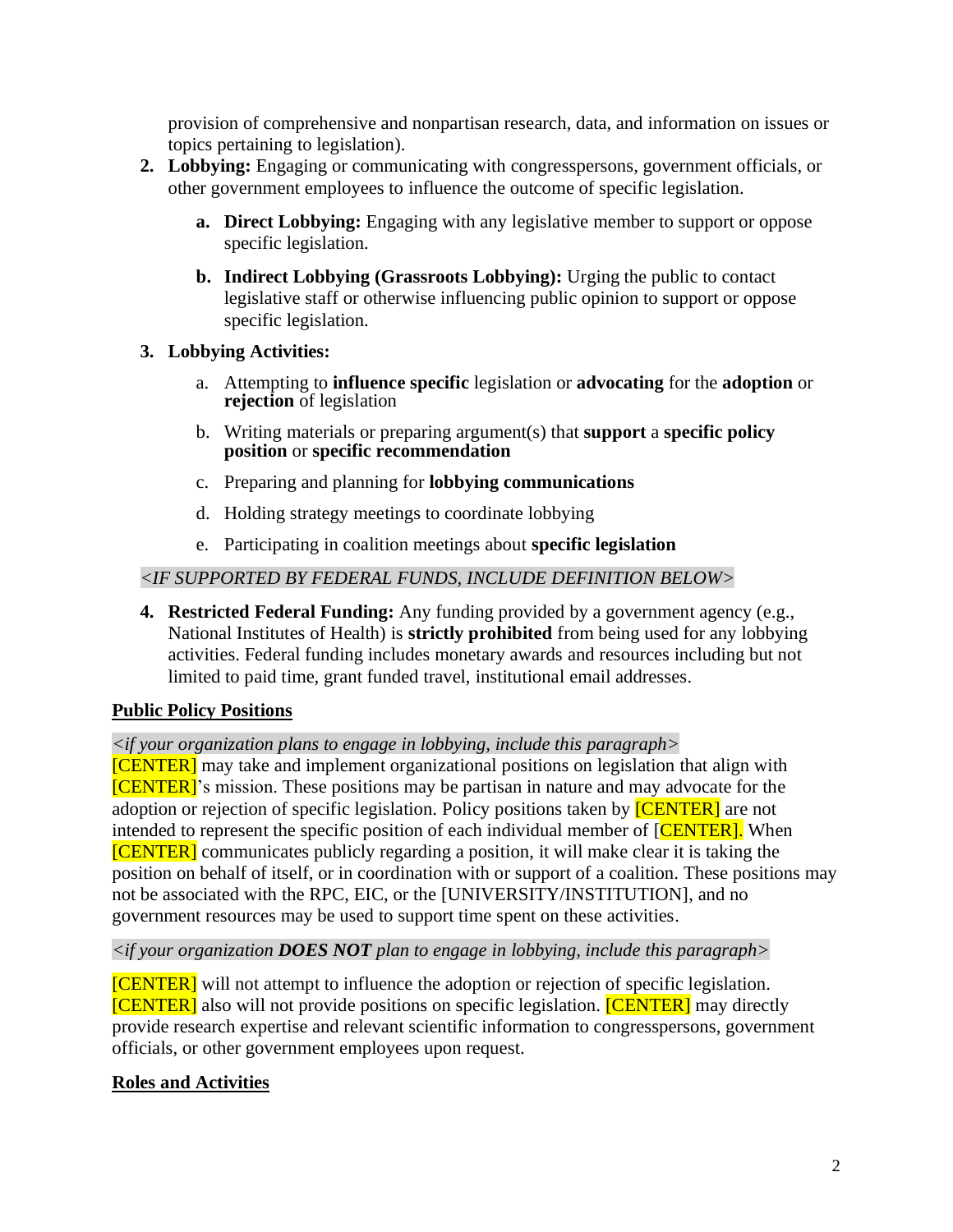- 1. **General Advocacy Activities** in alignment with policies outlined in this document, [CENTER] staff may engage in, but are not limited to, the general advocacy activities listed below:
	- Sharing best practices and success stories, including **model** legislation
	- Making available **nonpartisan** analysis, study or research
	- Examining or discussing **broad**, social, economic and similar problems
	- Updating an organization's members on the status of legislation, **without** a call to action
	- Providing technical assistance or advice to legislative body in r**esponse to a written request**
	- Communicating with a legislative body regarding matters which might affect the existence of a tax-exempt organization
	- Building coalitions
	- Providing **comments** or **research** on administrative/agency rules or regulations

#### 2. **Lobbying Activities (Non-Profit)**

*<If nonprofit, include this section; this section is not applicable to federal funds>*  [CENTER] may engage in lobbying as defined by the Internal Revenue Code to further its mission. All lobbying activities conducted on behalf of [CENTER] must be reviewed and authorized by the [RELEVANT PARTY/ROLE] or their designee. For these guidelines, lobbying activities consist of "attempts to influence legislation, by propaganda or otherwise" and such activities can be conducted directly or indirectly.

- 1. **Lobbying Exceptions –** [CENTER] may engage in lobbying activities or communication, and not count these activities as lobbying, when criteria are met for at least **one** of the **four** exceptions listed below:
	- a. **Technical assistance [CENTER]** may respond to a request made by a legislative body or committee to make recommendations regarding specific legislation. Researchers and nonprofits are allowed to respond to this request and provide input if **both** of the following criteria are met:
		- the request must be made in writing by the entire legislative body or committee **and** the expertise is provided to the entire legislative body or committee (i.e., not just one side, or a select few members).
	- **b. Nonpartisan Analysis, Study, or Research [CENTER]** may express an opinion or view related to specific legislation **only** when the following **two** criteria are met:
		- The discussion provided must be fair and comprehensive (e.g., a neutral and objective report comprising relevant facts that allow and individual to form their own opinion or conclusion of the evidence regardless of the opinion or view expressed by [CENTER])
		- The document or report is broadly disseminated to the public (e.g., conference presentations, media outlets, articles or reports made accessible online).